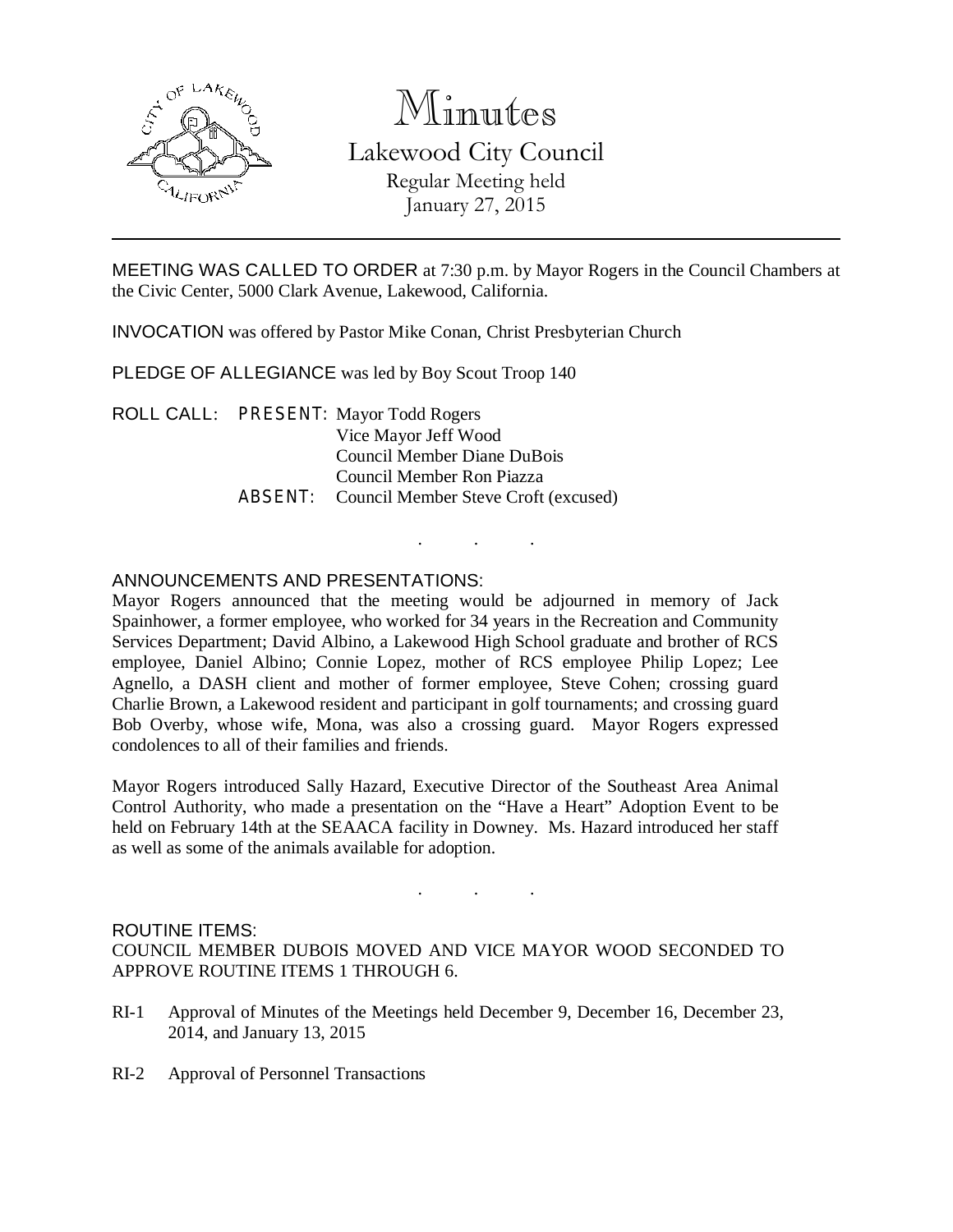#### ROUTINE ITEMS: Continued

- RI-3 Approval of Registers of Demands
- RI-4 Approval of Agreement for Emergency Water During Disasters With DS Waters of America
- RI-5 Approval of Monthly Report of Investment Transactions
- RI-6 Approval of Quarterly Schedule of Investments

UPON ROLL CALL VOTE, THE MOTION WAS APPROVED:

AYES: COUNCIL MEMBERS: DuBois, Wood, Piazza and Rogers NAYS: COUNCIL MEMBERS: None ABSENT: COUNCIL MEMBERS: Croft

#### 1.1 • GENERAL PLAN ANNUAL PROGRESS REPORT

Sonia Southwell, Director of Community Development, displayed slides and presented a report based on the memo in the agenda. She reported that the General Plan, which was a State-mandated document, planned the framework for the City's physical, social and economic development for up to thirty years into the future. The Annual Progress Report provided the status of the General Plan and progress in its implementation. It was the recommendation of the Planning and Environment Commission that the City Council receive and file the 2014 General Plan Annual Progress Report and direct staff to submit it to the California Department of Housing and Community Development and the Governor's Office of Planning and Research.

. . .

Council Member Piazza and Council Member DuBois commended staff for the efforts in improving sales tax revenue and addressing the State's requirements.

Mayor Rogers opened the public hearing at 7:48 p.m. and called for anyone in the audience wishing to address the City Council on this matter. There was no response.

COUNCIL MEMBER DUBOIS MOVED AND VICE MAYOR WOOD SECONDED TO CLOSE THE PUBLIC HEARING AND APPROVE STAFF'S RECOMMENDATION. UPON ROLL CALL VOTE, THE MOTION WAS APPROVED:

|                                | AYES: COUNCIL MEMBERS: DuBois, Wood, Piazza and Rogers |
|--------------------------------|--------------------------------------------------------|
| NAYS: COUNCIL MEMBERS: None    |                                                        |
| ABSENT: COUNCIL MEMBERS: Croft |                                                        |

. . .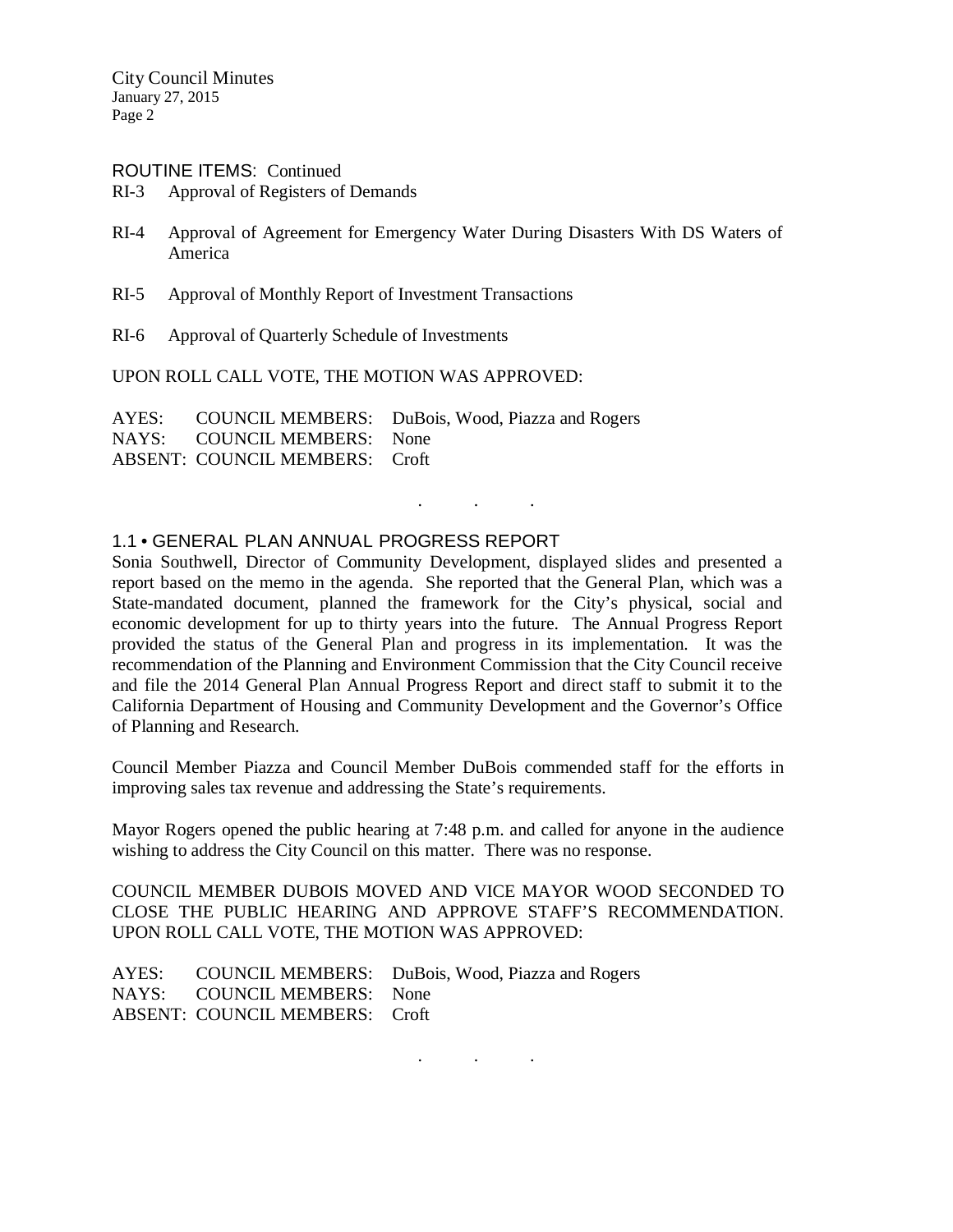City Council Minutes January 27, 2015 Page 3

1.2 • PUBLIC WORKS PROJECT NO. 2014-5, DEL VALLE MEMORIAL

Public Works Director Lisa Rapp made a presentation based on the report in the agenda reporting that since the bid opening, staff had been analyzing the bids, reviewing the plans and specifications and discussing options with the project architect and low bidder. She concluded by stating that staff recommended that the City Council delay the award of bid until the Council meeting scheduled for February 10, 2015.

VICE MAYOR WOOD MOVED AND COUNCIL MEMBER PIAZZA SECONDED TO CONTINUE THE PUBLIC HEARING TO FEBRUARY 10, 2015. UPON ROLL CALL VOTE, THE MOTION WAS APPROVED:

|                                | AYES: COUNCIL MEMBERS: DuBois, Wood, Piazza and Rogers |
|--------------------------------|--------------------------------------------------------|
| NAYS: COUNCIL MEMBERS: None    |                                                        |
| ABSENT: COUNCIL MEMBERS: Croft |                                                        |

### 3.1 • ANNUAL REVIEW OF CITY INVESTMENT POLICY

Administrative Services Director Diane Perkin displayed slides and gave a presentation based on the memo in the agenda. She reported that the City's Investment Policy was submitted annually for review and approval by the City Council. She stated that the Policy, last revised in January, 2014, continued to meet the objectives of safety, liquidity and yield in the investment of public funds. This year, it was recommended that the policy be amended to take into consideration supranationals as an authorized and suitable investment option. It was the recommendation of staff that the City Council approve the Investment Policy and continue the investment management services of Public Financial Management (PFM).

. . .

VICE MAYOR WOOD MOVED AND COUNCIL MEMBER DUBOIS SECONDED TO APPROVE STAFF'S RECOMMENDATION. UPON ROLL CALL VOTE, THE MOTION WAS APPROVED:

|                                | AYES: COUNCIL MEMBERS: DuBois, Wood, Piazza and Rogers |
|--------------------------------|--------------------------------------------------------|
| NAYS: COUNCIL MEMBERS: None    |                                                        |
| ABSENT: COUNCIL MEMBERS: Croft |                                                        |

## 3.2 • 2015 LAKEWOOD YOUTH SPORTS HALL OF FAME

Lisa Litzinger, Director of Recreation and Community Services, displayed slides and made a presentation based on the report in the agenda. She reported that the 34th Annual Lakewood Youth Hall of Fame would be held on February 23rd. The program recognized the achievements of high school and collegiate athletes who either lived in or attended school in Lakewood. She added that the Board of Electors selected Lakewood High School swimmer Daniel McArthur as the 2014 Athlete of the Year. Staff recommended that the City Council receive and file the report.

. . .